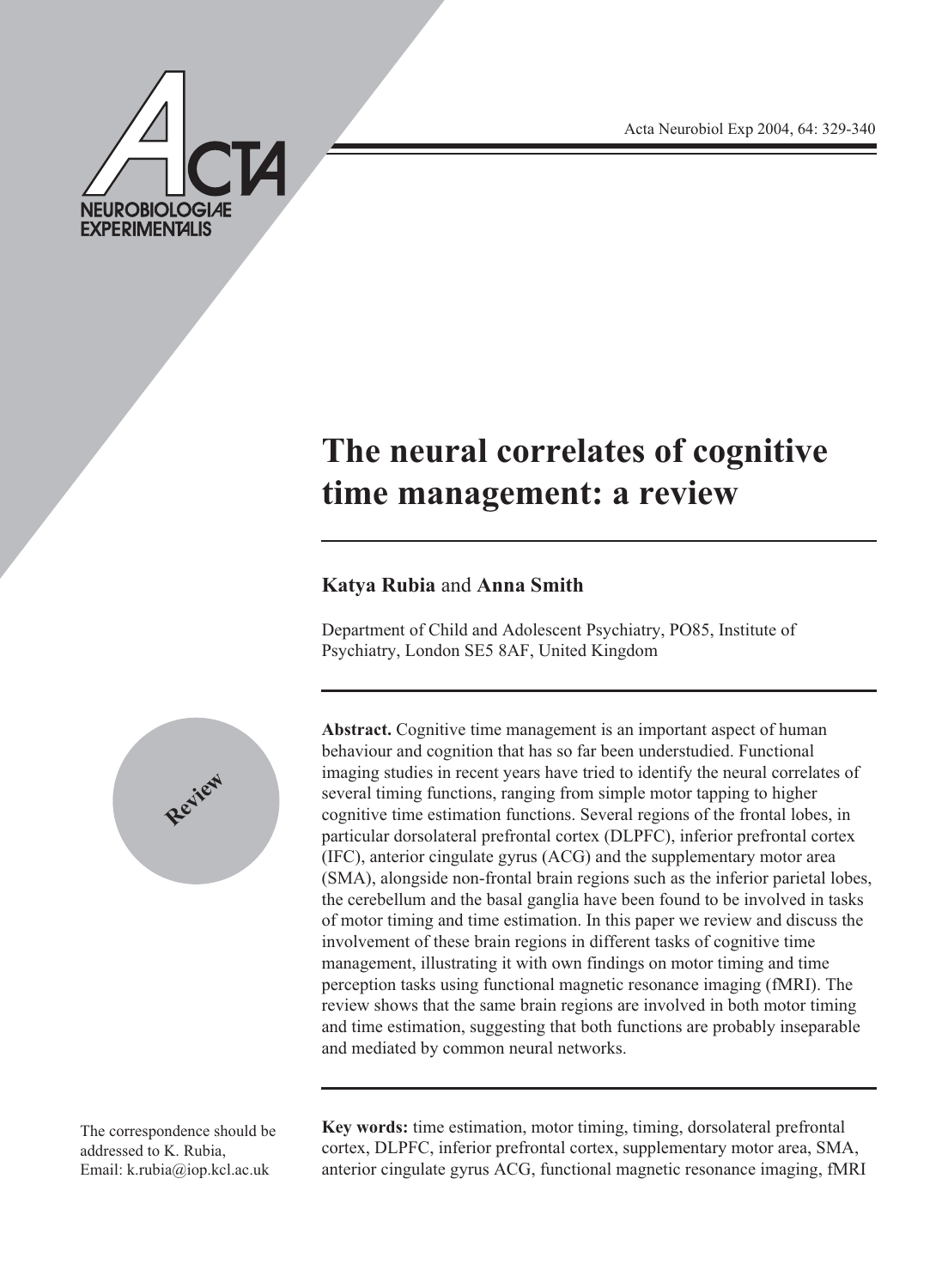### **INTRODUCTION**

Human behaviour is necessarily conducted in time and space, which makes cognitive time management an essential human function. Adequate timing of our behaviour and good time estimation skills are essential for normal social functioning and have an impact on a wide range of motor and cognitive functions such as movement, planning, speed of cognitive processing and speech.

In the timing literature, the distinction has been made between motor timing and time perception (Fuster 1990). In this article we use the term cognitive time management when we generalise across both forms of perceptive time estimation and motor timing. Motor timing refers to the timing aspects of the output of behaviour such as the temporal organisation of motor, speech or cognitive acts. Time perception refers to the more passive and perceptive aspects of cognitive time management such as perceiving temporal intervals and the ability to estimate temporal delays. In laboratory settings motor timing has so far been measured in tasks of finger tapping, rhythm production, rhythmic finger movements, sensorimotor synchronisation, and the temporal organisation of movements. The time range used with these methods range from the milliseconds' range to seconds and minutes. Time estimation has been measured in tasks of temporal estimation, where temporal intervals from milliseconds to minutes or even hours need to be estimated, in tasks of temporal production or reproduction, where subjects are told to (re)produce a time interval given to them in conventional time units, in time discrimination tasks, where two different temporal intervals need to be discriminated or in rhythm discrimination tasks.

Since cognitive time management is such an essential function of normal human behaviour, different behavioural pathologies have shown abnormalities in both motor timing and time estimation. Thus, abnormalities in time estimation have been observed in a wide range of pathologies including patients with brain lesions (Harrington et al. 1998, Rubia et al. 1997), attention deficit/hyperactivity disorder (Rubia et al. 1999a,b, 2001, 2003, Smith et al. 2002, Sonuga-Barke et al. 1998), antisocial personality disorder (Bauer 2001), dyslexia and dysphasia (May et al. 1988, Needham and Black 1970, Nicolson et al. 1995, Tallal et al. 1991), schizophrenia (Davalos et al. 2003, Rammsayer 1990, Ulferts et al. 1999, Volz et al. 2001), depression (Kuhs et al. 1991, Mundt et al. 1998, Rammsayer 1990), Parkinson's disease (Lange et al. 1995, Pastor et al. 1992, Riesen and Schnider 2001) and drug abuse (Mathew et al. 1998, Mintzer and Stitzer 2002, Solowij et al. 2002). Motor timing has been less extensively tested, but also been found to be abnormal in several psychopathologies such as attention deficit/hyperactivity disorder (Carte et al. 1996, Rubia et al. 1999a,b, 2001, 2003, Stevens et al. 1970), dyslexia (Denckla et al. 1985, Waber et al. 2000), Parkinson's disease (Elsinger et al. 2003, O'Boyle et al. 1996) and alcohol abuse (Parks et al. 2003).

It has been suggested that motor timing as an executive function would be mediated by prefrontal brain regions while time perception as a perceptive function would be aided by the activation of more posterior brain regions such as the parietal lobes (Fuster 1990). Over the last decades, brain lesion and imaging studies using a wide range of timing tasks, from simple motor tapping to higher complex time estimation tasks, have attempted to specify the neural correlates associated with the various functions of motor and cognitive time management. Several regions in the frontal lobes such as dorsolateral and inferior prefrontal cortices, supplementary motor area, and anterior cingulate, but also non-frontal cortical regions such as the parietal lobes and subcortical brain areas including the cerebellum and the basal ganglia have been found to be implicated in motor timing and time estimation. Interestingly, it appears that strikingly similar brain regions seem to subserve both motor timing and time perception. This may reflect the fact that cognitively, both functions can not be clearly separated. Time estimation tasks that involve a button press, for example, will be confounded by motor timing functions and most motor timing tasks involve an element of perceptive time estimation such as estimating a temporal delay in order to make a perfectly timed move. It is the aim of this article to review and discuss the brain regions that have been found to be involved in both functions of motor timing and time perception. Furthermore, we hope to show with this review that the two functions are mediated by similar brain regions suggesting that they cannot be as clearly separated as previously thought.

A further important distinction in the timing literature is to be made between different temporal domains in which both time estimation or motor timing are being measured (Szelag et al. 2004 – this issue). As different cognitive functions are being co-measured, for example, in time estimation or reproduction of several seconds or minutes, sustained attention to time and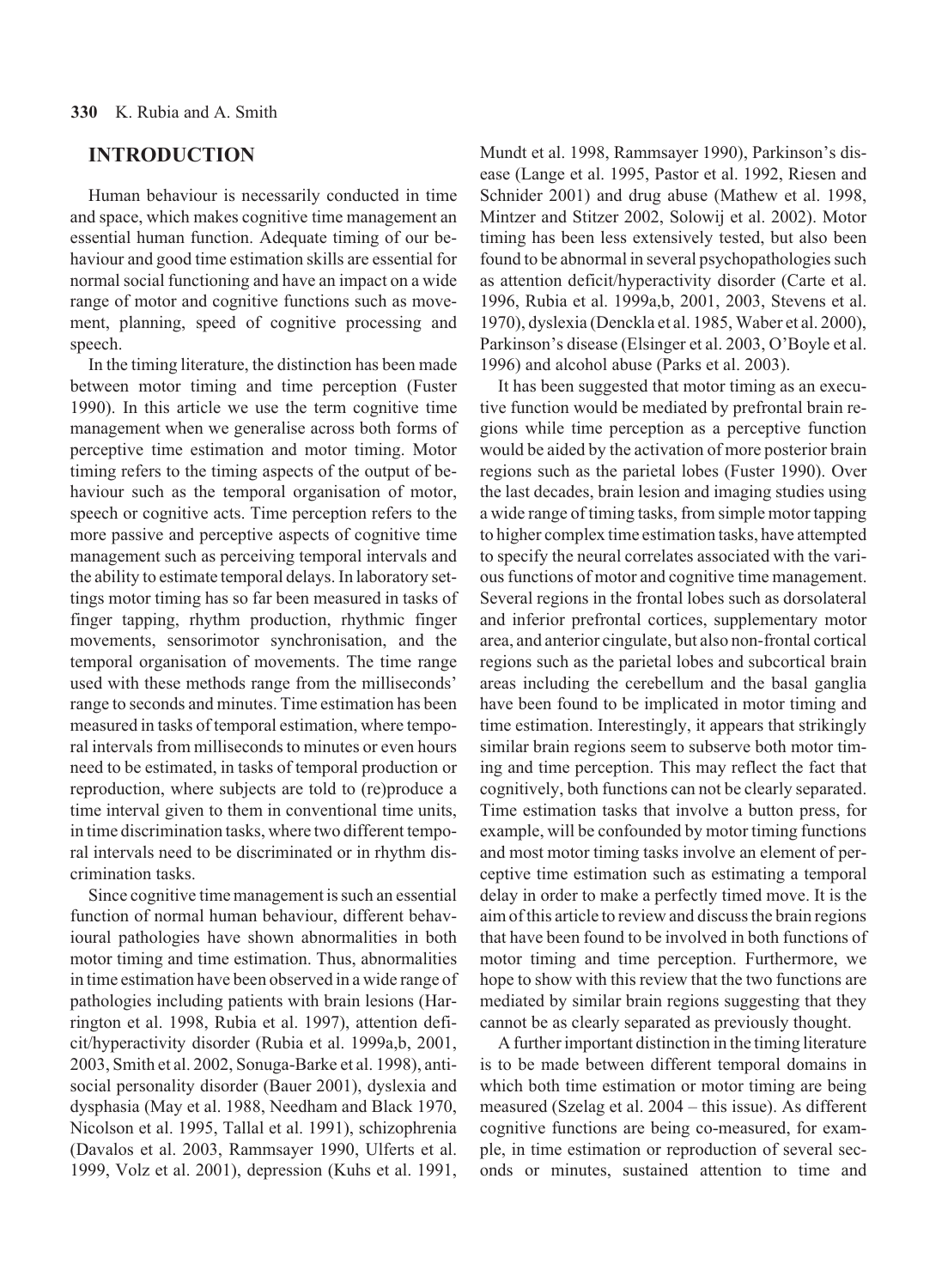#### Neural correlates of cognitive time management **331**

working memory will be crucial basis functions to hold the time interval online. In reviewing the literature we will therefore clearly point out the time range that has been tested by the several studies.

# **DORSOLATERAL AND INFERIOR PREFRONTAL CORTICES**

The prefrontal cortex was one of the first brain regions to be related to cognitive time management, based on animal and lesion studies of an involvement of the prefrontal cortex in planning and timing of behaviour and the perception of time (Fuster 1989). In recent decades, functional brain imaging studies using functional magnetic resonance imaging (fMRI) and positron emission tomography (PET) in combination with paradigms of motor timing and perceptive timing functions have confirmed the hypothesis of a predominant role of the prefrontal cortex in cognitive time management.

Lesion studies have shown that patients with lesions of right and left frontal brain regions appear to be impaired in their ability to estimate temporal durations of milliseconds, seconds and minutes (Casini and Ivry 1999, Harrington et al. 1998, Mangels et al. 1998, Nichelli et al.

1995, Rubia et al. 1997). In some of these studies, in particular the integrity of right DLPFC and right inferior parietal lobe has been shown to be critical for time discrimination and estimation deficits of several seconds (Harrington et al. 1998, Kagerer et al. 2002, Mangels et al. 1998, Rubia et al. 1997). Modern functional imaging studies using fMRI and PET have confirmed the role of DLPFC and IFC in mediating motor timing and time estimation. In most of these studies the prefrontal activation was in the right hemisphere. Thus, predominantly right hemispheric DLPFC, but also right IFC have shown to mediate time estimation of several seconds (Basso et al. 2003, Lewis and Miall 2002, Macar et al. 2002) and time discrimination of milliseconds (Maquet et al. 1996, Rao et al. 2001, Smith et al. 2003). DLPFC is also activated in motor timing tasks such as sensorimotor synchronisation of hundreds of milliseconds in finger tapping (Larsson et al. 1996) and of several seconds (Lejeune et al. 1997, Rubia et al. 1998, 2000). In our own studies of motor timing sensorimotor synchronisation was required for a stimulus that appeared every 5 s and contrasted to sensorimotor synchronisation of a 600 ms interval (Rubia et al. 1998, 2000). Sensorimotor synchronisation in the delay task of 5 s requires both adequate estimation of the





Fig. 1. Generic brain activation map of 8 right-handed male adults (aged 22 to 40 years; mean age 29 years) while performing a sensorimotor synchronisation task of 5 s, after contrasted with a sensorimotor synchronisation task (finger tapping) of 0.6 s in a block design fMRI study. Subjects were instructed to time their motor response to the regular appearance of the visual stimuli on the computer screen. For good sensorimotor timing subjects had to monitor the time interval elapsed since the presentation of the last visual stimulus. The long event rate condition imposes a higher load on time estimation and motor timing compared to the short event rate condition. Areas shown are brain regions that showed significant greater activation during the synchronisation task of 5 s in contrast to finger tapping, presumably reflecting both time estimation and motor timing (corrected *P*<0.003) (for further details see Rubia et al. 2000). (A) Activations in right and left dorsolateral (Brodmann area (BA) 46) and inferior prefrontal cortices (BA 45); (B) activation in anterior cingulate gyrus, right dorsolateral and inferior prefrontal cortices (BA 32) and right parietal lobe; (C) activation in right putamen and right inferior prefrontal lobe (BA 45).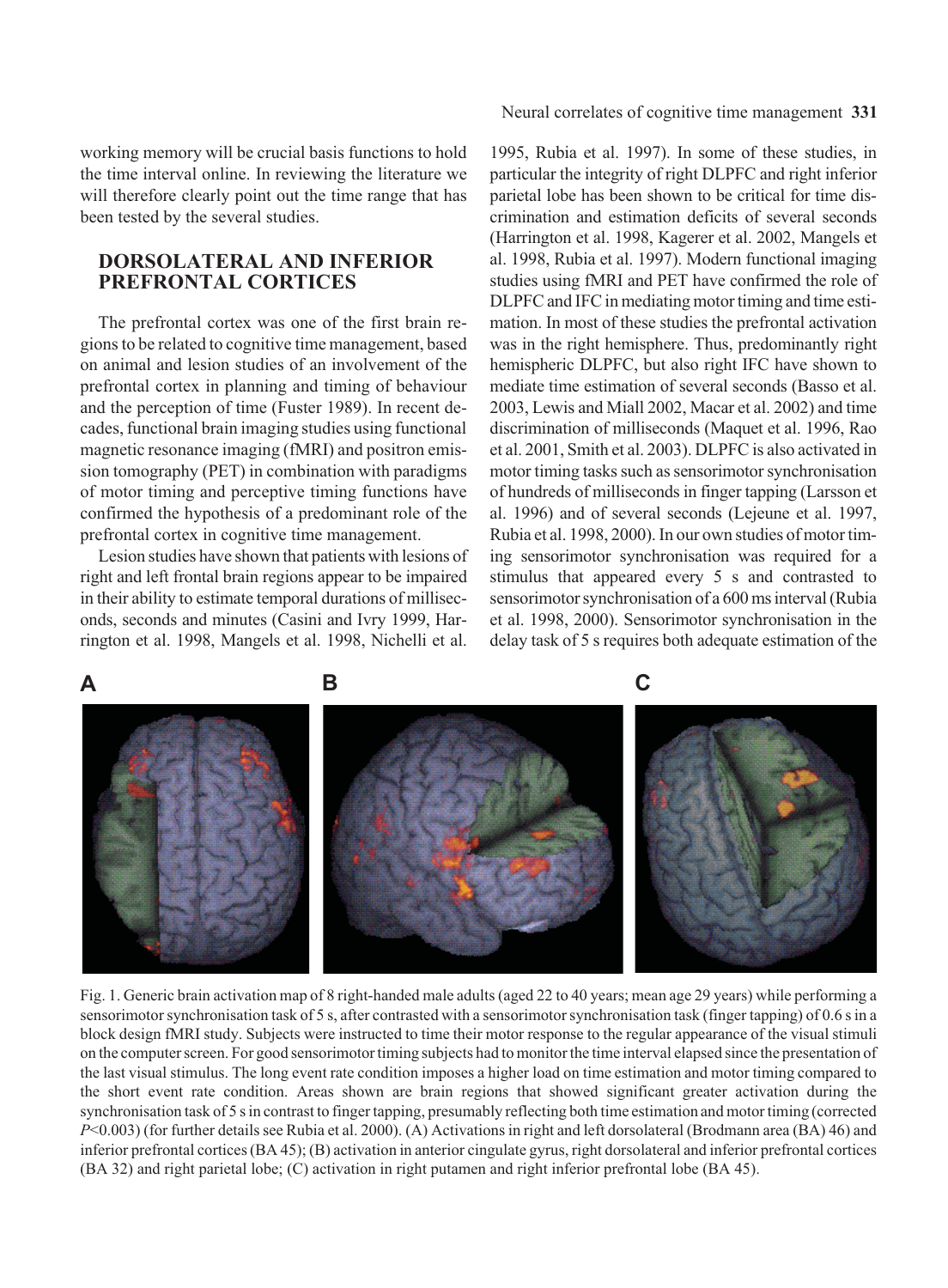5 s interval and accurate motor timing (see Fig. 1). In a posterior study we tested pure time estimation in a temporal discrimination task, where time intervals of about 1 seconds length differed by several hundreds of milliseconds; we observed a similar focus of right DLPFC and right IFC for pure time estimation (see Fig. 2).

A further distinction has been made between the neural correlates of long-term and short-term time estimations. Mangels et al. (1998) found that damage in lateral prefrontal cortex impaired the discrimination of long (4 s) but not short temporal durations (400 ms). This is in line with the studies of Rubia et al. (1998, 2000) where lateral prefrontal activation was only observed in the contrast of the longer synchronisation task with the tapping task, but not in the tapping task alone (see Fig. 1). These findings may suggest that regions of the prefrontal cortex have the function of a hypothetical accumulator within an internal clock model, which is required only with durations of more than several seconds. Indeed, prefrontal activation in timing tasks of durations of several seconds has often been related to

other underlying functions besides pure timing processes, such as sustained attention to the time interval or working memory components (Macar et al. 2002, Maquet et al. 1996, Rao et al. 2001), based on the well-known role of DLPFC in working memory (Baker et al. 1996, Diwadkar et al. 2000, Manoach et al. 1997, Mull and Seyal 2001) and attention (Mazoyer et al. 2002, Posner and Peterson 1990, Sylvester et al. 2003). Thus, in some of the studies DLPFC activation was not only related to temporal discrimination but also to the attentional control conditions (Coull and Nobre 1998, Lejeune et al. 1997, Tracy et al. 2000). However, other studies have suggested that DLPFC may have a more primary role in time estimation processes (Constantinidis et al. 2002, Lewis 2002, Rubia et al. 1998, Zakay and Block 1996). Thus, studies using delay tasks with minimal working memory load have observed strong DLPFC and IFC activation (Rubia et al. 1998, 2000) (see Fig. 1). It has been argued that DLPFC activation often observed during working memory tasks such as the delayed response task (where a response is requested

# **A B**



Fig. 2. Generic brain activation map of 20 healthy right-handed male adults (aged 22 to 42 years, mean age 29 years) while performing a time discrimination task after contrasted from an order discrimination task in block design fMRI. Subjects had to discriminate two time intervals. The standard interval lasted 1s, the comparison interval lasted either 1.3 s, 1.4 s, or 1.5 s. Both intervals were presented by a green or a red circle on a computer screen. Subjects had to decide which of the two circles that were presented consecutively on a computer screen lasted longer, the red of the green one (the standard and comparison intervals were counterbalanced in colour). The task was contrasted with an order discrimination task, where subjects had to indicate which of the two circles was presented first, the red or the green one (for details see Smith et al. 2003). Brain regions are shown of increased activation in relation to the temporal discrimination task when contrasted with the order judgement, thus representing areas responsible for pure perceptive temporal discrimination (corrected *P*<0.05) (A) Activation of right dorsolateral (BA 9/46) and inferior prefrontal (BA 45) cortices and the supplementary motor area (BA 6); (B) left hemispheric view: activation of left cerebellum and the supplementary motor area, that was activated bilaterally (see Fig. 2A).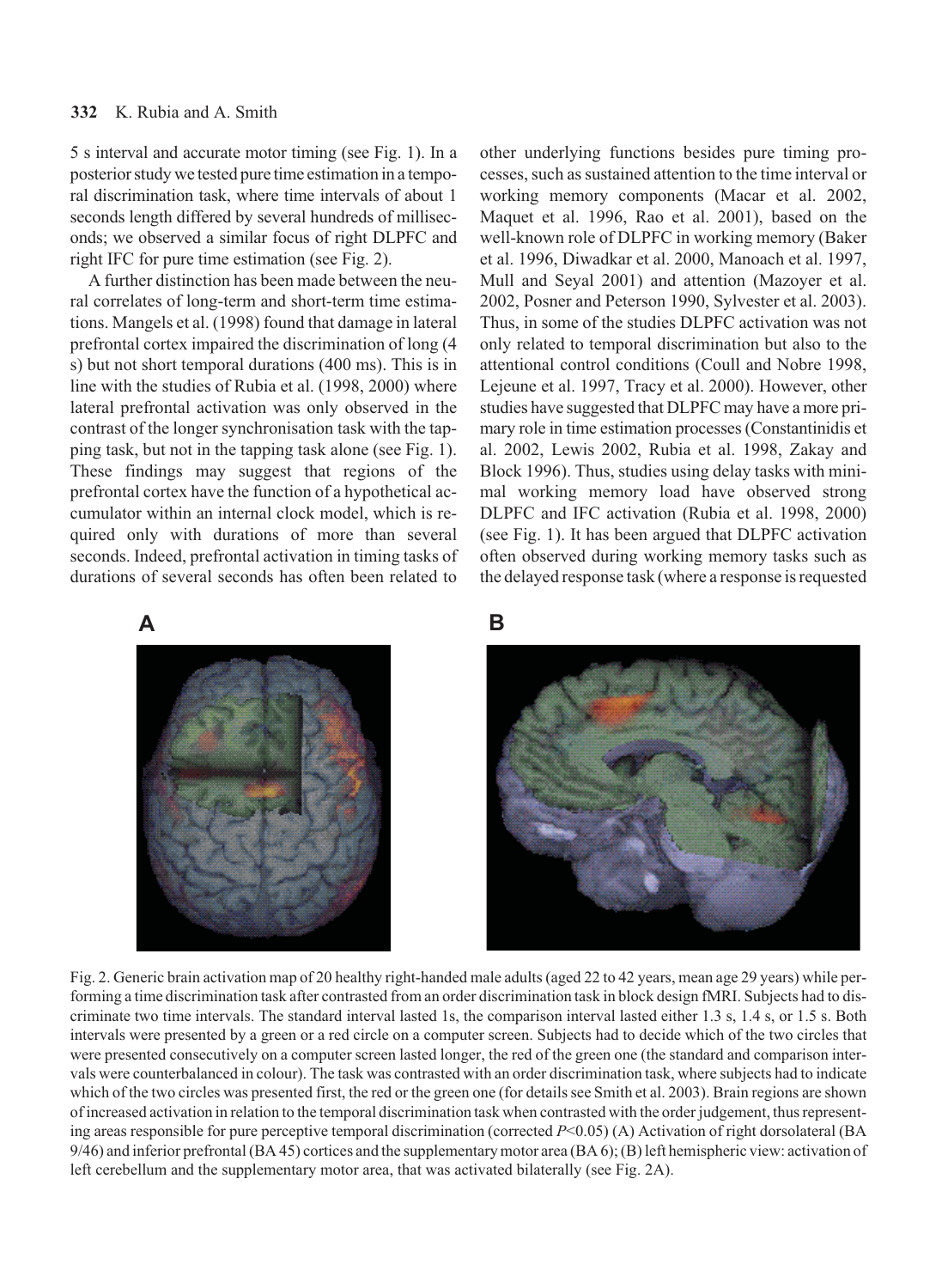after a certain temporal delay period), could in fact reflect underlying timing processes such as bridging the temporal gaps involved in these tasks or timing of the motor response (Rubia et al. 1998, 2000). Single cell recordings in prefrontal cortex in monkeys have been shown to be in line with this hypothesis. In an attempt to disentangle timing and working memory processes in delayed response tasks, Fuster (1973) found that different neurons in the DLPFC of monkeys were cue-coupled, presumably related to the mnemonic content, while others were showing sustained activity, presumably reflecting temporal processes. More recently, Constantinidis et al. (2002) studied cell pairs in DLPFC in primates and found that the firing of one of these paired neurons is then followed by inhibitory activity in the second cell of the pair. Temporally predictable decay curves in the first cell then determine the onset of activity of the second inhibited cell. These circuits could act as cortical oscillators and may even form the neural basis of a central clock mechanism (Lewis 2002). In support of this, an fMRI study found increasing activation in DLPFC with increasing delays in a working memory task, but not with increasing working memory load (Braver et al. 1997). Also, a study by Pochon et al. (2001) comparing a delayed matching task with a delayed response preparation task found that right-sided DLPFC activation was stronger for the response preparation than for the working memory task. Furthermore, there are also studies that have found DLPFC to be involved in shorter time estimation processes in the milliseconds' range, where sustained attention and working memory functions are less relevant (Larsson et al. 1996, Maquet et al. 1996, Ortuno et al. 2002, Rao et al. 2001 Smith et al. 2003). In our own study, the time intervals to be discriminated were about 1s long, but differed in hundreds of milliseconds (Smith et al. 2003). Thus, working memory or sustained attention demands were relatively small and well controlled by the control task and we still observed strong right-sided DLPFC and IFC activation (see Fig. 2).

It could also be argued, on the other hand, that working memory, i.e., holding the temporal interval online, is an important underlying cognitive component of time estimation processes which would also explain DLPFC activation during temporal tasks. DLPFC could then be thought to act as an "accumulator", storing information about a passing time interval and making it the working memory component of a hypothesised internal clock (Gruber et al. 2000, Mangels et al. 1998).

#### Neural correlates of cognitive time management **333**

A third theory, probably the most likely, would assume that different regions within DLPFC subserve both timing and working memory functions (D'Esposito et al. 2000, Rubia et al. 1998, Zarahn et al. 2000).

Right IFC is another prefrontal region that has commonly been found to be activated during motor timing and time estimation processes. Thus, IFC has shown to be activated during motor timing tasks such as finger tapping (Rao et al. 1997), rhythmic finger movement (Kawashima et al. 1999), rhythm reproduction (Penhune et al. 1998), and sensorimotor synchronisation (Lejeune et al. 1997, Rubia et al. 2000) (see Fig. 1). It has, however, also found to be involved in perceptive timing paradigms such as temporal discrimination of hundreds of milliseconds (Maquet et al. 1996, Pedersen et al. 2000, Pouthas et al. 2000, Smith et al. 2003) (see Fig. 2), simple attention to synchrony/asynchrony (Gruber et al. 2000), rhythm perception (Schubotz et al. 2000), timed counting of hundreds of milliseconds (Ortuno et al. 2002) and temporal production of several seconds (Brunia et al. 2000). In a study that combined event related potentials (ERPs) with PET increased activation was observed in right IFC and ACG during time discrimination trials compared with intensity discrimination and the timing of the ERPs associated with right prefrontal regions were aligned with the durations themselves (Pouthas et al. 2000). As mentioned above, we observed right IFC and DLPFC activation in a motor delay task, where subjects had to adjust the motor response to a stimulus appearing every 5 seconds, which required both motor timing and time estimation (Rubia et al. 2000) (Fig. 1). IFC and DLPFC were, however, not activated during a motor tapping task of 600 ms, when contrasted with the synchronisation task of 5 s (Rubia et al. 2000). Very similar right IFC and DLPFC activation was observed during a temporal discrimination task of hundreds of milliseconds (Smith et al. 2003) (see Fig. 2). In an elegant attempt to disentangle the involvement of different prefrontal brain regions in timing aspects, Brunia et al. (2000) could attribute IFC activation to the execution of an anticipated timed movement (the production of a 3 s interval) based upon feedback on previous performance, while DLPFC appeared to use internal cues for temporal programming of the motor output. Furthermore, Gruber et al. (2000) and Schubotz et al. (2000) found activation in IFC where subjects were instructed simply to attend to rhythm and where no movement was required. It thus appears that IFC may be related more to perceptive time estimation processes rather than to motor timing aspects of behaviour.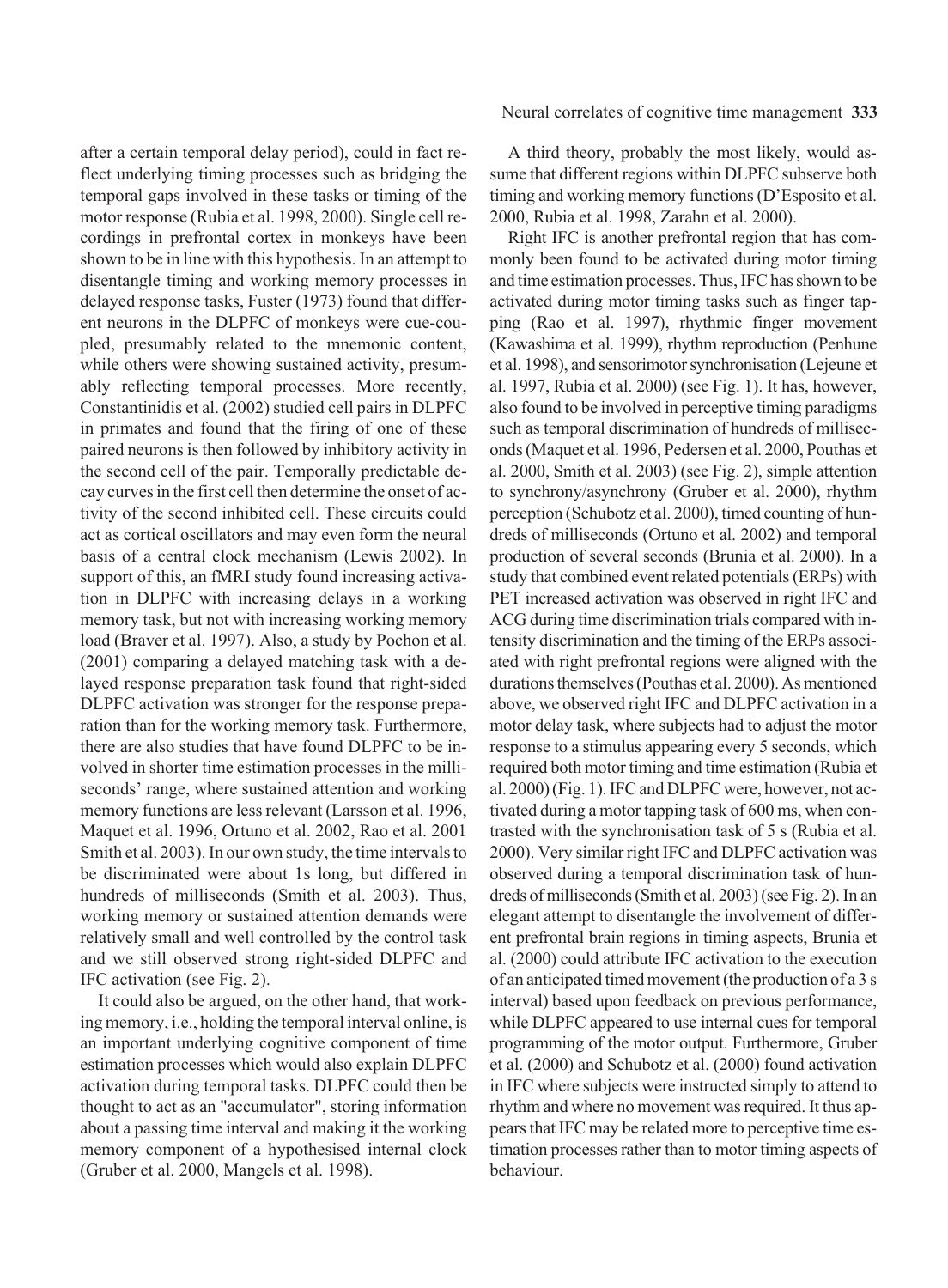# **SUPPLEMENTARY MOTOR AREA (SMA) AND THE ANTERIOR CINGULATE GYRUS (ACG)**

The SMA forms part of fronto-striatal pathways. It has projections to and from the basal ganglia *via* the thalamus, and is also connected to frontal and parietal cortical attention areas (Schell and Strick 1984). Focal lesions in the SMA have shown to produce deficits in the timing of movements as tested in rhythm reproduction (Halsband et al. 1993). Activation of the SMA has consistently been found in motor timing tasks, including tasks of finger tapping and rhythm tapping of hundreds of milliseconds, and motor preparation, temporal production and temporal synchronisation of several seconds (Brunia et al. 2000, Lang et al. 1990, Penhune et al. 1998, Rao et al. 1997, Riecker et al. 2003, Rubia et al. 1998, 2000) (see Fig. 1). However, despite its postulated role in motor aspects of timing, the SMA has also been activated in tasks of pure perceptive time estimation. Thus, some studies have observed increased SMA activation during estimation of longer time intervals of seconds as opposed to milliseconds (Fernandez et al. 2003, Pouthas et al. 2001, Rubia et al. 1998, 2000) (see Fig. 1) and in time production of several seconds (Lewis and Miall 2002). However, SMA activation has also been found in studies of discrimination of short intervals in the milliseconds' range (Macar et al. 2002, Rao et al. 2001), of second intervals that differed by hundreds of milliseconds (Smith et al. 2003) (see Fig. 2), in rhythm discrimination involving milliseconds (Gruber et al. 2000, Schubotz et al. 2000), timed counting (Ortuno et al. 2002) and in temporal orienting to brief temporal intervals of hundreds of milliseconds (Coull and Nobre 1998). Indeed, Macar et al. (2002) found SMA activation in both short (milliseconds) and long time (seconds) interval discriminations. We observed a similar focus of the SMA in sensorimotor timing of 5 s (Rubia et al. 2000) (see Fig. 1) and in temporal discrimination of seconds intervals that differed by hundreds of milliseconds (Smith et al. 2003) (see Fig. 2). It thus appears that, while earlier studies have postulated a strong role of the SMA in motor timing processes, more recent studies have shown that the timing functions of the SMA also include purely perceptive timing.

The closely adjacent anterior cingulate gyrus (ACG) has also found to be activated in motor timing tasks such as sensorimotor synchronisation of seconds (Rubia et al. 1998, 2000) and sensorimotor synchronisation of hun-

dreds of milliseconds (Lejeune et al. 1997, Rubia et al. 1998). It has, however, also been found to be activated in studies of time estimation such as time production and reproduction of seconds (Lewis and Miall 2002, Macar et al. 2002), temporal discrimination (Maquet et al. 1996) and timed counting (Ortuno et al. 2002) in the milliseconds range. Unlike the study of Maquet et al. (1996) we did not observe ACG activation when subjects had to discriminate time intervals that differed by hundreds of milliseconds (Smith et al. 2003) (see Fig. 2), but we observed ACG activation during sensorimotor synchronisation of hundreds of milliseconds and seconds (Rubia et al. 1998, 2000) (see Fig. 1). It has been suggested that ACG, rather than being specifically related to cognitive time management per se, might be related to motor attention functions. Thus, ACG has been found to show a biphasic activation in both a motor tapping task of 600 ms and a delay task of 5 s and has been suggested to play a role in switching and attention allocation (Rubia et al. 1998). The ACG forms part of the midline attention system and has therefore been attributed a role in attention to action as well as an evaluative comparator role assisting executive control (Carter et al. 1999, 2000, Gehring and Knight 2000, McDonald et al. 2000, van Veen et al. 2000), both important functions that are necessary for motor timing and distinguishing time intervals, respectively.

### **CEREBELLUM**

Two important subcortical brain structures have been related to motor and cognitive time management, namely the cerebellum and the basal ganglia. The importance of the cerebellum in timing processes has been postulated long time ago (Braitenberg 1967) and is now fairly well established (Harrington and Haaland 1999). Lesion studies have shown that patients with cerebellar lesions display poor performance on both motor tapping and time estimation tasks such as velocity perception and temporal discrimination, both in the range of hundreds of milliseconds (Ivry and Diener 1991, Ivry and Keele 1989, Ivry et al. 1988). In one of the studies the poor performance of cerebellar patients on motor tapping and time discrimination contrasted with the performance of patients with cortical lesions, who showed deficits in a finger tapping but not a discrimination task, and patients with basal ganglia damage, whose performance did not differ from that of controls in either task (Ivry and Keele 1989, Ivry et al. 1988). Since temporal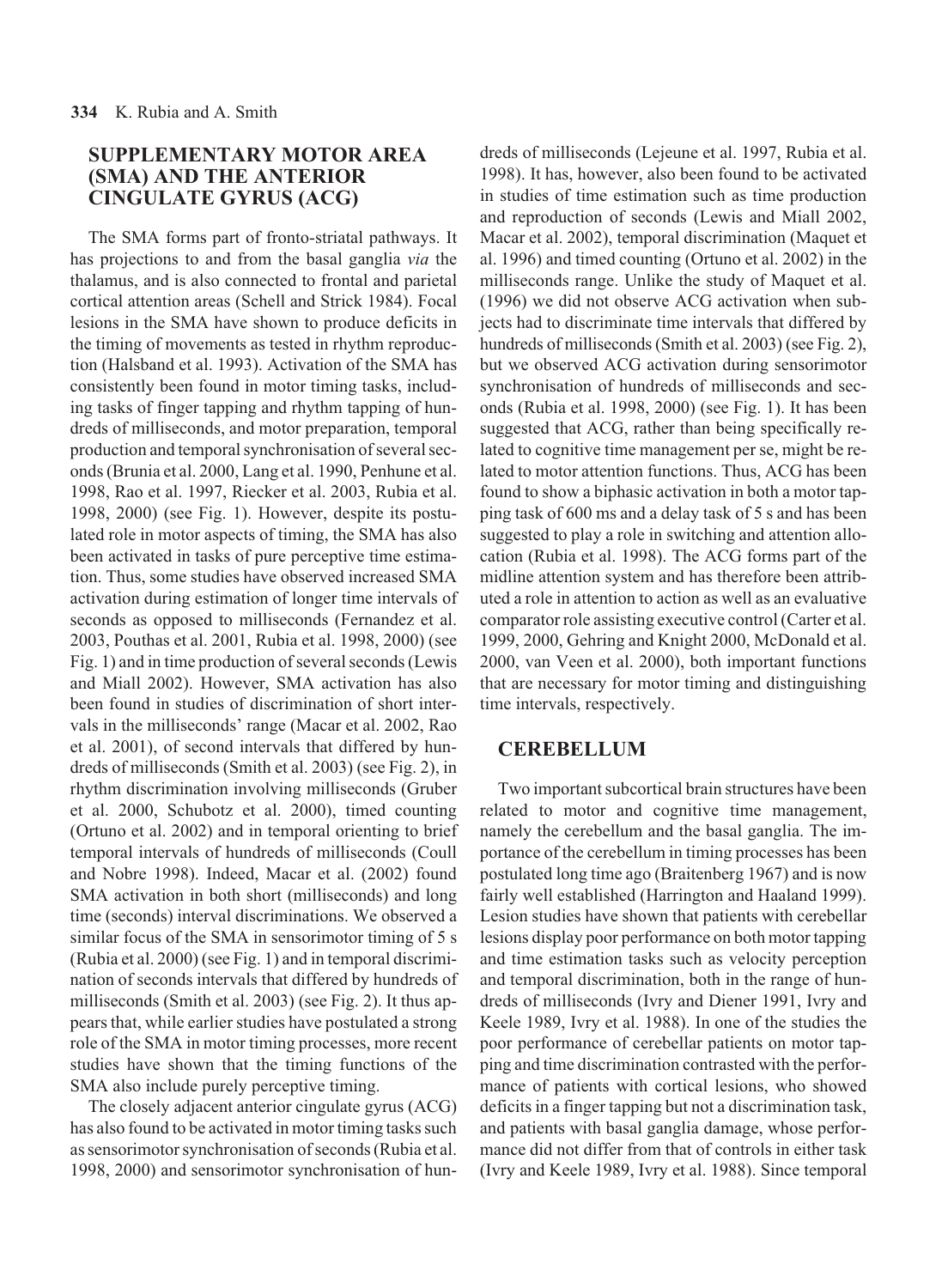discrimination is often thought to be the purest measure of time perception (Rubia et al. 1999a), this study was interpreted as evidence for a central role of the cerebellum in temporal perception. Other studies of cerebellar patients have shown them to be poor at time discrimination in both long (seconds) and short (hundreds of milliseconds) intervals (Casini and Ivry 1999, Mangels et al. 1998, Nichelli et al. 1996) and, in contrast with patients with prefrontal lesions, the temporal discrimination deficits of cerebellar patients were not alleviated by counting strategies and the use of short durations (Mangels et al. 1998). The above evidence, derived from focal lesion studies is supported by functional imaging studies where cerebellar activation has been found in temporal discrimination of short intervals of hundreds of milliseconds (Dupont et al. 1993, Jueptner et al. 1995, Maquet et al. 1996, Rao et al. 2001, Smith et al. 2003), temporal orienting of under a second intervals (Coull and Nobre 1998), rhythm discrimination (Schubotz et al. 2000), rhythm reproduction of hundreds of milliseconds (Penhune et al. 1998) and time production of several seconds (Lewis and Miall 2002, Tracy et al. 2000). Furthermore, apart from perceptive time estimation functions, the cerebellum has also been found to be activated in functional imaging studies on motor timing functions such as sensorimotor synchronisation of short intervals in the milliseconds' range (Inui and Hatta 2003, Larsson et al. 1996, Penhune et al. 1998, Rao et al. 1997) and longer time intervals of several seconds (Lejeune et al. 1997, Riecker et al. 2003). We observed activation in the left cerebellar hemisphere during a fine-temporal discrimination task of hundreds of milliseconds (Smith et al. 2003) (see Fig. 2a). Most imaging studies have found an involvement of the lateral portions of the cerebellar hemispheres in timing processes. It has therefore been suggested that motor execution may be subserved by medial regions of the cerebellum, while internal clock processes or temporal management may be subserved by lateral regions of cerebellum (Ivry et al. 1988). In line with this functional division is the difference in the connectivity of these two regions of cerebellum – the lateral cerebellum projects to premotor cortex and DLPFC, important for motor and perceptive timing, while medial cerebellum is connected with the spinal cord, affecting motor implementation (Middleton and Strick 1994, 2000). Two PET studies, however, found that besides the lateral portions of the cerebellar hemispheres also the vermis of the cerebellum was involved in temporal discrimination of hundreds of milliseconds (Jueptner et al. 1995, Maquet et al. 1996). In conclusion, based on the findings in the literature of an involvement of the cerebellum in motor timing and time perception tasks, it has been speculated that the cerebellum might be especially relevant to event timing (Ivry et al. 2002).

## **THE BASAL GANGLIA**

Although basal ganglia lesion patients were not impaired in time discrimination in the study of Ivry and Keele (1989), the basal ganglia have been observed to be involved in time estimation and motor timing in several other studies. Thus, lesions in the right supralenticular white matter, presumably consisting of fronto-striatal pathways, have been found to be associated with impaired time estimation and production of several seconds in patients with brain lesions (Rubia et al. 1997). We observed right putamen activity in a sensorimotor task of 5 s in healthy adults using fMRI (Rubia et al. 2000) (see Fig. 1). Left and right putamen (Lejeune et al. 1997) and left putamen, globus pallidum and caudate nucleus (Riecker et al. 2003) have been found to be activated during other sensorimotor synchronisation tasks of several seconds and left putamen has been found to be activated during a finger tapping task of hundreds of milliseconds (Larsson et al. 1996, Rao et al. 1997) and left and right putamen during rhythm reproduction in the milliseconds range (Penhune et al. 1998). Furthermore, caudate and putamen have been also found to be activated in perceptive time estimation tasks. Thus, caudate and putamen have been found to be activated in time discrimination tasks in the milliseconds range (Dupont et al. 1993, Jueptner et al. 1995, Rao et al. 2001), in rhythm discrimination of hundreds of milliseconds (Schubotz et al. 2000), and in time production of several seconds (Lewis and Miall 2002). The role of the basal ganglia in time estimation and motor timing functions corroborates studies in patients with Parkinson's disease showing deficits in motor timing and time perception that can be ameliorated with dopaminergic treatments (Lange et al. 1995, O'Boyle et al. 1996, Pastor et al. 1992, Riesen and Schnider 2001). Furthermore, dopaminergic agents have also shown to have an effect on time estimation and motor timing functions in healthy subjects (Rammsayer 1993, 1997, Rammsayer and Vogel 1992). Animal studies show disruptions in response timing after focal lesions or drugs targeting the dopaminergic functions in the basal ganglia (for review see Meck 1996).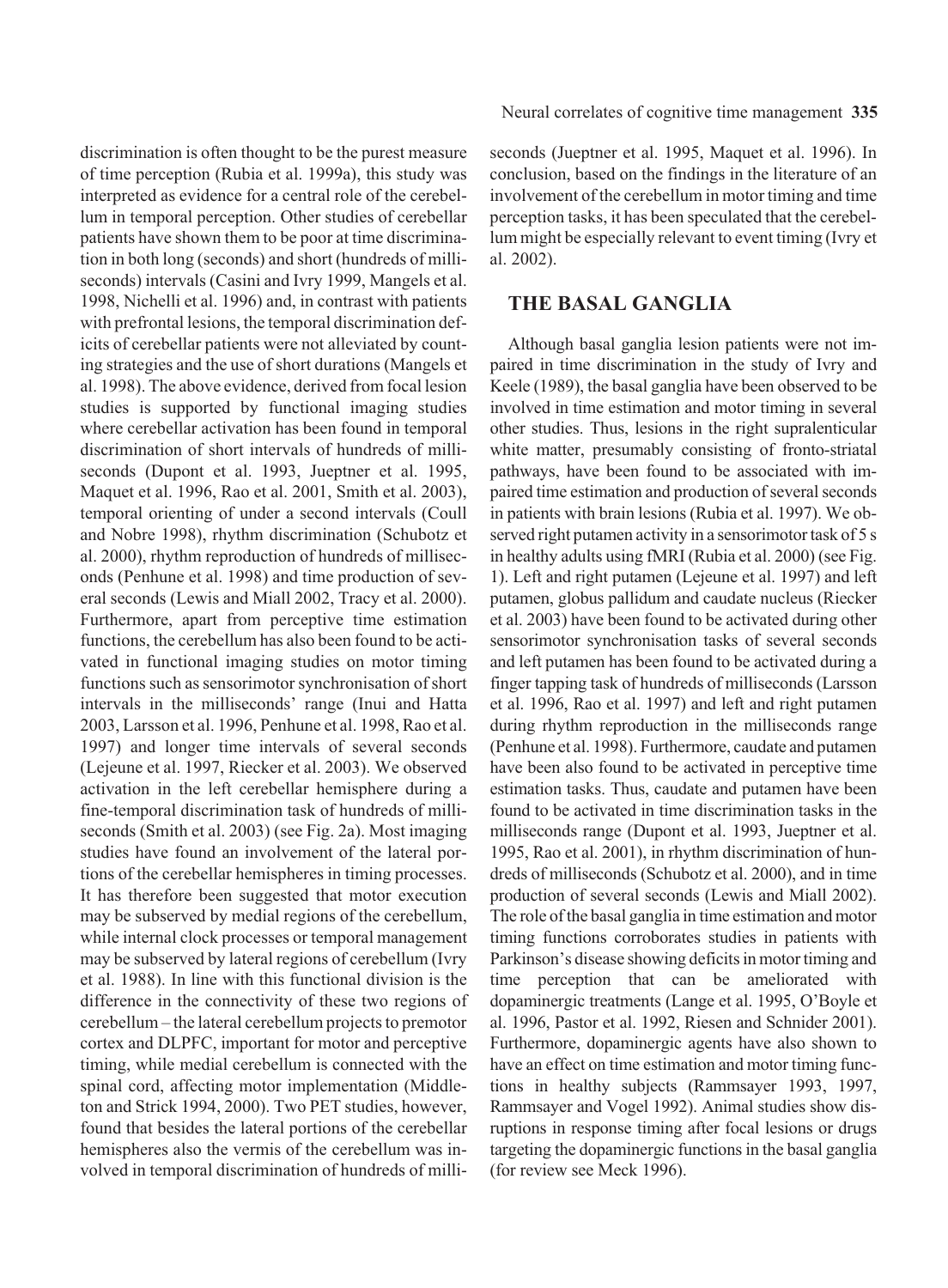#### **336** K. Rubia and A. Smith

The role of the cerebellum and the basal ganglia in cognitive time management and timing of movements is not surprising giving the important role these two structures have in fine-modulation of the behavioural output and of movement in particular. Both the basal ganglia and the cerebellum have important reciprocal connections with the motor areas of the frontal lobes (Middleton and Strick 1994, 2000, Picard and Strick 1996), but also receive input from sensory brain regions such as the parietal lobes. Their role in fine-modulation of the motor and cognitive output makes them well suited to regulate the timing aspects of behaviour.

# **PARIETAL LOBES**

Other cortical brain regions that have commonly been associated with time estimation, but less with motor timing, are the inferior parietal lobes. Focal lesion studies have found time estimation deficits of several seconds in patients with predominantly right parieto-occipital brain lesions (Harrington et al. 1998, Petrovici and Scheider 1994). Inferior parietal lobes have found to be activated during a sensorimotor synchronisation task of several seconds, which involved both time estimation and time estimation functions (Rubia et al. 2000) (see Fig. 1), during synchronisation of an interval of several seconds (Lejeune et al. 1997), during finger tapping (Larsson et al. 1996) and rhythm reproduction (Penhune et al. 1998) of hundreds of milliseconds, during time estimation tasks of several seconds (Basso et al. 2003, Lewis and Miall 2002, Macar et al. 2002), and in temporal discrimination (Dupont et al. 1993, Maquet et al. 1996, Pedersen et al. 2000, Rao et al. 2001), rhythm discrimination (Schubotz et al. 2000) and timed counting (Ortuno et al. 2002) of hundreds of milliseconds. It has been argued that the role of the parietal lobes in time estimation tasks could be related to aspects of sustained attention to time (Ortuno et al. 2002, Pardo et al. 1991). In our time discrimination task that was well controlled for sustained attention by a control task, we did not observe any parietal lobe activation (Smith et al. 2003) (see Fig. 2). Sustained attention to time intervals is certainly a necessary basis function for time estimation processes. Furthermore, the inferior parietal lobes are interconnected with the frontal lobes, the basal ganglia and the cerebellum (Cavada and Goldman-Rakic 1991, Schmahmann and Pandya 1990), all of which have shown to be important in time estimation. The parietal lobes with their connections to fronto-striatal and

fronto-cerebellar circuits are thus strategically well placed to support cognitive time management processes by assisting them with sustained attention to time.

# **CONCLUSIONS**

In conclusion, this review on the neural correlates of cognitive time management shows that predominantly right hemispheric dorsolateral and inferior prefrontal cortices, anterior cingulate, the SMA, the basal ganglia and the lateral cerebellar hemispheres appear to be involved in both functions of motor timing and time estimation.

Furthermore, the review shows that the dichotomy between motor and perceptive timing functions may be artificial. Both functions appear to be mediated by identical neural networks and may be inseparable.

There could be several reasons for the fact that motor timing and time perception are mediated by the same brain regions. The most likely reason is that the two timing functions are cognitively inseparable and therefore mediated by identical brain areas. This argument would suggest that timing a movement, for example, is not possible without good temporal perception functions, and, on the other hand, many time perception tasks involve elements of motor timing such as for example tasks of temporal and rhythm production and reproduction.

Another argument would be that third cognitive basic functions are underlying time estimation and motor timing such as sustained attention and working memory that would be responsible for the findings of common neural substrates. Several imaging studies, however, have controlled for sustained attention and working memory and it is therefore unlikely that the activation in timing tasks is due to timing-unspecific working memory or attention functions. It rather appears that each of these different brain regions has their specific role in contributing to cognitive time management.

Right dorsolateral and inferior prefrontal cortices – possibly in connection with their role in working memory – appear to play a special role in holding temporal intervals online which is essential for most time estimation and motor timing functions. The SMA, traditionally been related to motor timing, but, as the review shows, with recent involvement in purely perceptive temporal estimation, appears to be a crucial brain area to process temporal intervals in order to adjust movement in the temporal domain. The anterior cingulate has been suggested to have a more generic role in attentional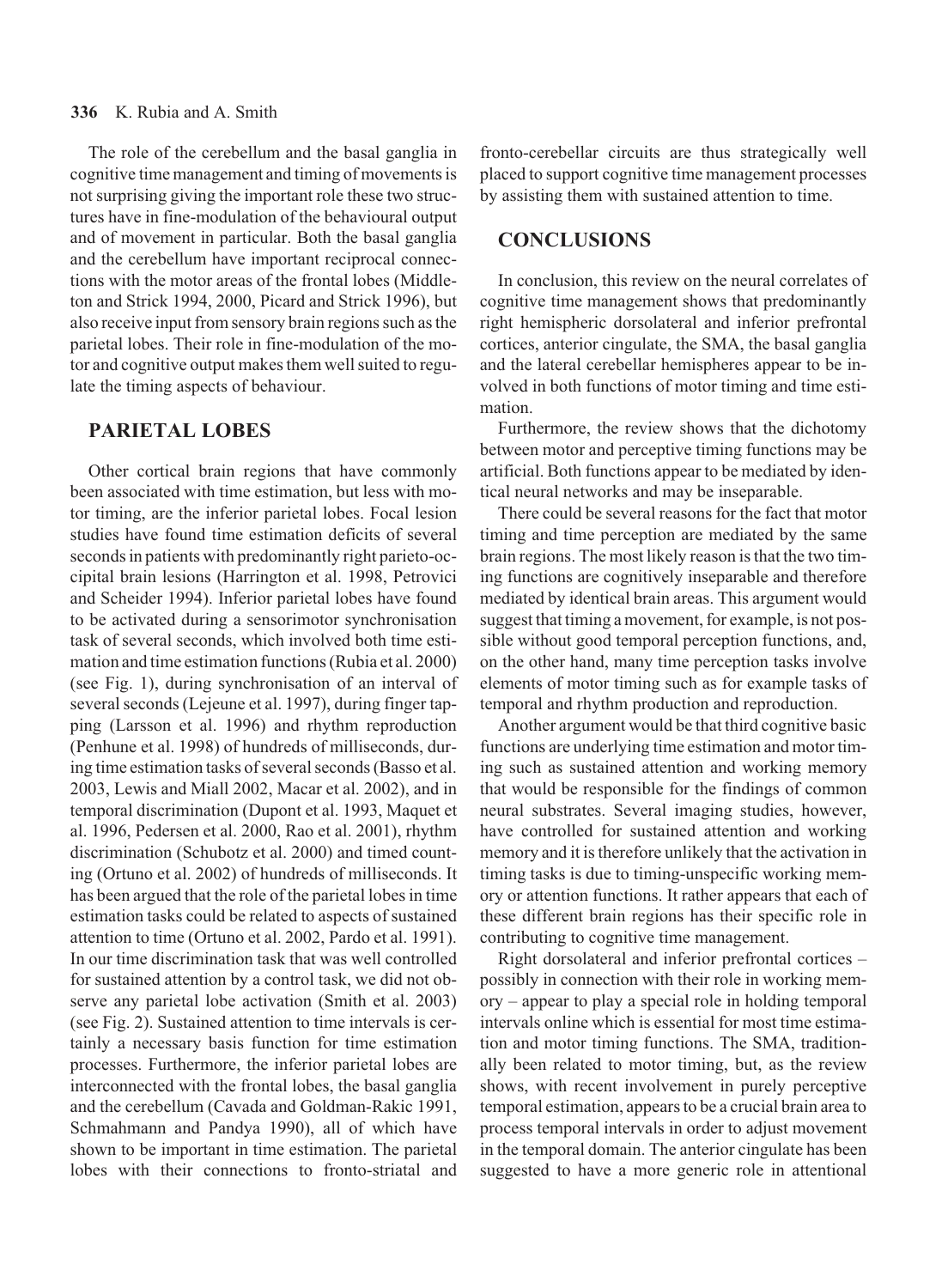components necessary for both motor timing (attention to action) and time estimation (evaluative comparator). This area thus contributes to cognitive time management as comparator of temporal intervals in time estimation tasks or by assisting motor timing with allocation of motor attention. The cerebellum and the basal ganglia, known to be fine-modulators of emotional, cognitive and motor behaviour, appear to be crucial also for the fine-modulation of the temporal aspects of behaviours at both the motor and perceptive levels. Last, not least, the parietal lobes seem to contribute to time estimation and motor timing through allocation of sustained attention to time.

#### **REFERENCES**

- Baker SC, Frith CD, Frackowiak RSJ, Dolan RJ (1996) The neural substrate of active memory for shape and spatial location in man. Cereb Cortex 6: 612-619.
- Basso G, Nichelli P, Wharton CM, Peterson M, Grafman J (2003) Distributed neural systems for temporal production: a functional MRI study. Brain Res Bull 59: 405-411.
- Bauer LO (2001) Antisocial personality disorder and cocaine dependence: their effects on behavioral and electroencephalographic measures of time estimation. Drug Alcohol Depend 63: 87-95.
- Braitenberg V (1967) Is the cerebellar cortex a biological clock in the millisecond range? Progr Brain Res 25: 334-346.
- Braver TS, Barch DM, Nystrom E, Forman SD, Noll DC, Cohen JD (1997) A parametric study of prefrontal cortex involvement in human working memory. Neuroimage 5: 49-62.
- Brunia CHM, de Jong BM, van den Berg-Lenssen MMC, Paans AMJ (2000) Visual feedback about time estimation is related to a right hemisphere activation measured by PET. Exp Brain Res 130: 328-337.
- Carte ET, Nigg JT, Hinshaw SP (1996) Neuropsychological functioning, motor speed and language processing in boys with and without ADHD. J Abnorm Child Psychol 24: 481-498.
- Carter CS, Botvinick MM, Cohen JD (1999) The contribution of the anterior cingulate cortex to executive processes in cognition. Rev Neurosci 10: 49-57.
- Carter CS, McDonald AM, Botvinick M, Ross LL, Stenger A, Noll D, Cohen JD (2000) Parsing executive processes: strategic vs. evaluative functions of the anterior cingulate cortex. Proc Natl Acad Sci U S A 97: 1944-1948.
- Casini L, Ivry R (1999) Effects of divided attention on temporal processing in patients with lesions of the cerebellum or frontal lobe. Neuropsychologia 13: 10-21.
- Cavada C, Goldman-Rakic PS (1991) Topographic segregation of corticostriatal projections from posterior parietal

Neural correlates of cognitive time management **337**

subdivisions in the macaque monkey. Neuroscience 42: 683-696.

- Constantinidis C, Williams GV, Goldman-Rakic PS (2002) A role for inhibition in shaping the temporal flow of information in prefrontal cortex. Nat Neurosci 5: 175-180.
- Coull JT, Nobre AC (1998) Where and when to pay attention: the neural systems for directing attention to spatial locations and to time intervals as revealed by both PET and fMRI. J Neurosci 18: 7426-7435.
- Davalos DB, Kisley MA, Ross RG (2003) Effects of interval duration on temporal processing in schizophrenia. Brain Cogn 52: 295-301.
- Denckla MB, Rudel RG, Chapman C, Krieger J (1985) Motor proficiency n dyslexic children with and without attentional disorders. Arch Neurol 42: 228-231.
- D'Esposito M, Ballard D, Zarahn E, Aguirre GK (2000) The role of prefrontal cortex in sensory memory and motor preparation: an event-related fMRI study. Neuroimage 11: 400-408.
- Diwadkar VA, Carpenter PA, Just MA (2000) Collaborative activity between parietal and dorsolateral prefrontal cortex in dynamic spatial working memory revealed by fMRI. Neuroimage 12: 85-99.
- Dupont P, Orban GA, Vogels R, Bormans G, Nuyts J, Schiepers C, De Roo M, Mortelmans L (1993) Different perceptual tasks performed with the same visual stimulus attribute activate different regions of the human brain: a positron emission tomography study. Proc Natl Acad Sci U S A 90: 10927-10931.
- Elsinger CL, Rao SM, Zimbelman JL, Reynolds NC, Blindauer KA, Hoffmann RG (2003) Neural basis for impaired time reproduction in Parkinson's disease: an fMRI study. J Int Neuropsychol Soc 9: 1088-1098.
- Ferrandez AM, Hugueville L, Lehericy S, Poline JB, Marsault C, Pouthas V (2003) Basal ganglia and supplementary motor area subtend duration perception: an fMRI study. Neuroimage 19: 1532-1544.
- Fuster JM (1973) Unit activity in prefrontal cortex during delayed-response performance: neuronal correlates of transient memory. J Neurophysiol 36: 61-78.
- Fuster JM (1989) The prefrontal cortex: anatomy, physiology, and neuropsychology of the frontal lobe. Raven Press, New York, 255 p.
- Fuster JM (1990) Prefrontal cortex and the bridging of temporal gaps in the perception-action cycle. Ann N Y Acad Sci 608: 318-329.
- Gehring WJ, Knight RT (2000) Prefrontal-cingulate interactions in human monitoring. Nat Neurosci 3: 516-520.
- Gruber O, Kleinschmidt A, Binkofski F, Steinmetz H, von Cramon DY (2000) Cerebral correlates of working memory for temporal information. Neuroreport 11: 1689-1693.
- Halsband U, Ito N, Tanji J, Fruend HJ (1993) The role of premotor cortex and the supplementary motor cortex in the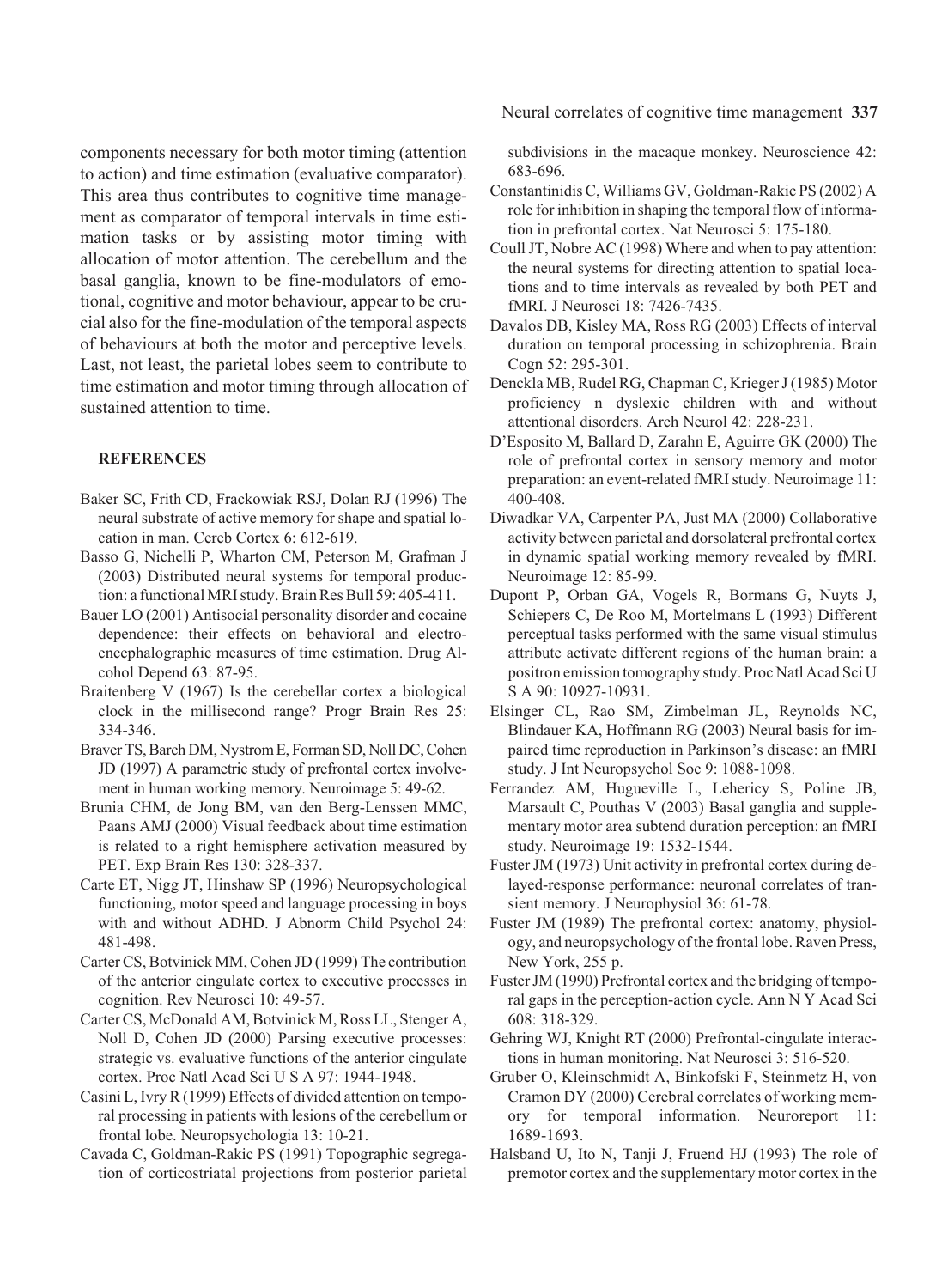#### **338** K. Rubia and A. Smith

temporal control of movement in man. Brain 116: 243-266.

- Harrington DL Haaland KY (1999) Neural underpinnings of temporal processing: a review of focal lesion pharmacological and functional imaging research. Rev Neurosci 10: 91-116.
- Harrington DL, Haaland KY, Knight RT (1998) Cortical networks underlying mechanisms of time perception. J Neurosci 18: 1085-1095.
- Inui N, Hatta H (2003) Effect of practice on force control and timing in bimanual finger tapping. Journal of Movement Studies 44: 79-91.
- Ivry RB, Diener HC (1991) Impaired velocity perception in patients with lesions of the cerebellum. J Cogn Neurosci 3: 355-366.
- Ivry RB, Keele SW (1989) Timing functions of the cerebellum. J Cogn Neurosci 1: 136-152.
- Ivry RB, Keele SW, Diener HC (1988) Dissociation of the lateral and medial cerebellum in movement timing and movement execution. Exp Brain Res 73: 167-180.
- Ivry RB, Spencer RM, Zelaznik HN, Diedrichsen J (2002) The cerebellum and event timing. Cerebellum: recent developments in cerebellar research. Ann N Y Acad Sci 978: 302-317.
- Jueptner M, Rijntjes M, Weiller C, Faiss JH, Timmann D, Mueller SP, Diener HC (1995) Localization of a cerebellar timing process using PET. Neurology 45: 1540-1545.
- Kagerer FA, Wittman M, Szelag E, von Steinbüchel N (2002) Cortical involvement in temporal reproduction: evidence for differential roles of the hemispheres. Neuropsychologia 40: 357-366.
- Kawashima R, Inoue K, Sugiura M, Okada K, Ogawa A, Fukuda H (1999) A positron emission tomography study of self-paced finger movements at different frequencies. Neuroscience 92: 1079-1087.
- Kuhs H, Hermann W, Kammer K, Tolle R (1991) Time estimation and the experience of time in endogenous-depression (melancholia) – an experimental investigation. Pychopathology 24: 7-11.
- Lang W, Obrig H, Lindinger G, Cheyne D, Deecke L (1990) Supplementary motor area activation while tapping bimanually different rhythms in musicians. Exp Brain Res 79: 504-514.
- Lange KW, Tucha O, Steup A, Gsell W, Naumann M (1995) Subjective time estimation in Parkinson's disease. J Neural Transm 46: 433-438.
- Larsson J, Gulyas B, Roland PE (1996) Cortical representation of self-paced finger movement. Neuroreport 7: 463-468.
- Lejeune H, Maquet P, Pouthas P, Bonnet M, Casini L, Macar F, Vidal F, Ferrara A, Timsit-Berthier M (1997) Brain activation correlates of synchronization: a PET study. Neurosci Lett 235: 21-24.
- Lewis PA (2002) Finding the timer. Trends Cogn Sci 6: 195-196.
- Lewis PA, Miall RC (2002) Brain activity during non-automatic motor production of discrete multi-second intervals. Neuroreport 13: 1731-1735.
- Macar F, Lejeune H, Bonnet M, Ferrara A, Pouthas V, Vidal F, Maquet P (2002) Activation of the supplementary motor area and of attentional networks during temporal processing. Exp Brain Res 142: 475-485.
- Mangels JA, Ivry RB, Shimizu N (1998) Dissociable contributions of the prefrontal and neocerebellar cortex to time perception. Cogn Brain Res 7: 15-39.
- Manoach DS, Schlaug G, Siewert B, Darby DG, Bly BM, Benfield A, Edelman RR, Warach S (1997) Prefrontal cortex fMRI signal changes are correlated with working memory load. Neuroreport 8: 545-549.
- Maquet P, Lejeune H, Pouthas V, Bonnet M, Casini L, Macar F, Timsit-Berthier M, Vidal F, Ferrara A, Degueldre C, Quaglia L, Delfiore G, Luxen A, Woods R, Mazziotta JC, Comar D (1996) Brain activation induced by estimation of duration: a PET study. Neuroimage 3: 19-126.
- Mathew RJ, Wilson WH, Turkington TG (1998) Cerebellar activity and disturbed time sense after THC. Brain Res 797: 183-189.
- May JG, Williams MC, Dunlap WP (1988) Temporal order judgements in good and poor readers. Neuropsychologia 26: 917-924.
- Mazoyer P, Wicker B, Fonlupt P (2002) A neural network elicited by parametric manipulation of the attention load. Neuroreport 13: 2331-2334.
- McDonald AW, Cohen JD, Stenger A, Carter CS (2000) Dissociating the role of the dorsolateral prefrontal cortex and anterior cingulate in cognitive control. Science 288: 1835-1838.
- Meck WH (1996) Neuropharmacology of timing and time perception. Cogn Brain Res 3: 227-242.
- Middleton FA, Strick PL (1994) Anatomical evidence for cerebellar and basal ganglia involvement in higher cognitive function. Science 266: 458-461.
- Middleton FA, Strick PL (2000) Basal ganglia and cerebellar loops: motor and cognitive circuits. Brain Res Rev 31: 236-250.
- Mintzer MZ, Stitzer ML (2002) Cognitive impairment in methadone maintenance patients. Drug Alcohol Dep 67: 41-51.
- Mull BR, Seyal M (2001) Transcranial magnetic stimulation of left prefrontal cortex impairs working memory. Clin Neurophysiol 112: 1672-1675.
- Mundt C, Richter P, van Hees H, Stumpf T (1998) Time-experience and time-estimation in depressive patients. Nervenarzt 69: 38-45.
- Needham EC, Black JW (1970). The relative ability of aphasic persons to judge the duration and intensity of pure tones. J Speech Hearing Res 13: 715-724.
- Nichelli P, Clark K, Hollnagel C, Grafman J (1995) Duration processing after frontal lobe lesions. Structure and func-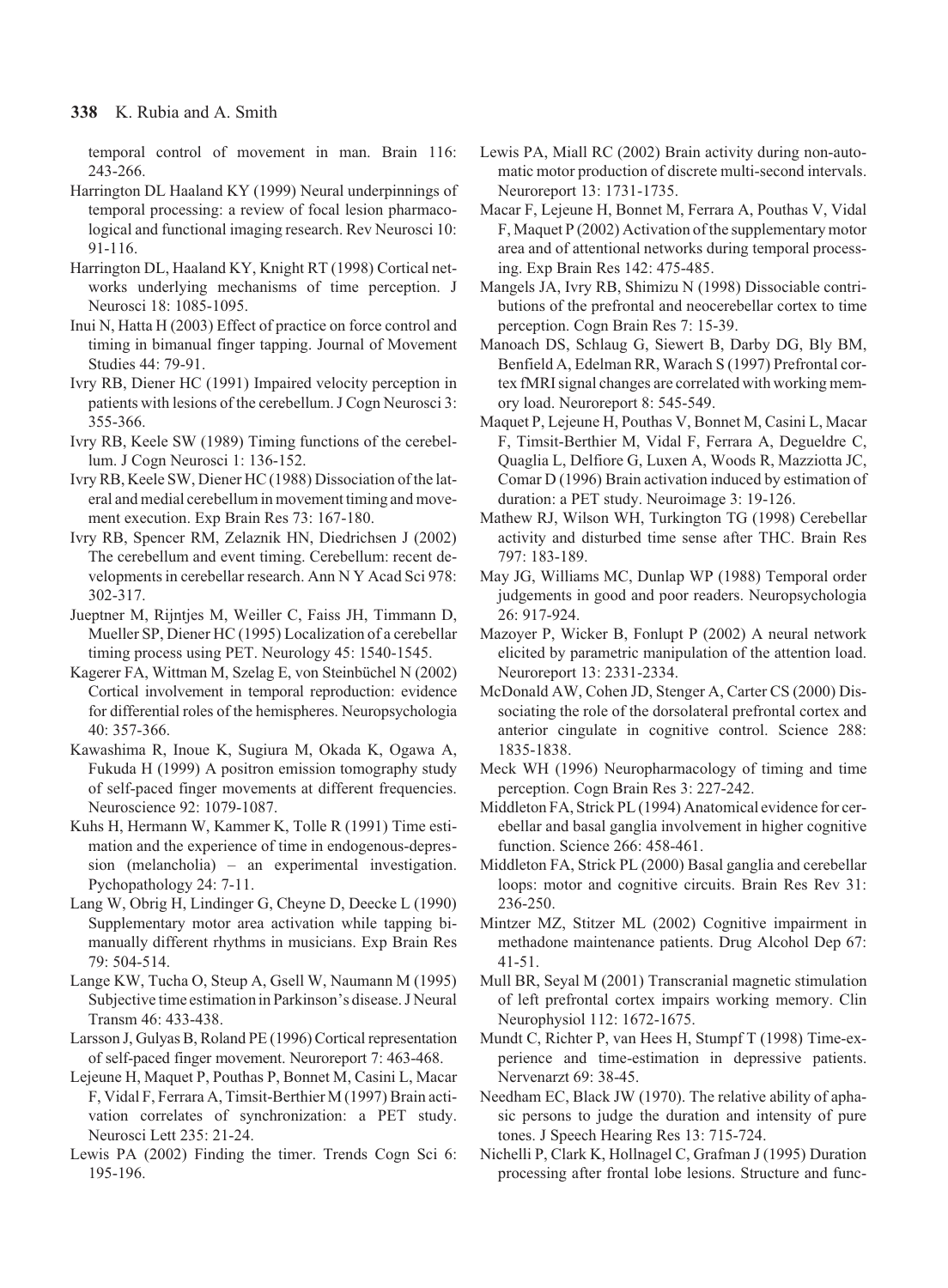Neural correlates of cognitive time management **339**

tions of the prefrontal cortex. Ann N Y Acad Sci 769: 183-190.

Nichelli P, Alway D, Grafman J (1996) Perceptual timing in cerebellar degeneration. Neuropsychologia 34: 863-871.

- Nicolson RI Fawcett AJ, Dean P (1995) Time estimation deficits in developmental dyslexia: evidence of cerebellar involvement. Proc Roy Soc London: Brain Biol Sci 259: 43-47.
- O'Boyle DJ, Freeman JS Cody FW (1996) The accuracy and precision of timing of self-paced repetitive movements in subjects with Parkinson's disease. Brain 119: 51-70.
- Ortuno F, Ojeda N, Arbizu J, Lopez P, Marti-Climent JM, Penuelas I, Cervera S (2002) Sustained attention in a counting task: normal performance and functional neuroanatomy. Neuroimage 17: 411-420.

Pardo JV, Fox PT, Raichle ME (1991) Localisation of a human system for sustained attention by positron emission tomography. Nature 349: 61-64.

Parks MH, Morgan VL, Pickens DR, Price RR, Dietrich MS, Nickel MK, Martin PR (2003) Brain fMRI activation associated with self-paced finger tapping in chronic alcohol-dependent patients. Alcohol Clin Exp Res 27: 704-711.

Pastor MA, Artieda J, Jahanshahi M, Obeso JA (1992) Time estimation and reproduction is abnormal in Parkinson's disease. Brain 115: 211-225.

Pedersen CB, Mirz F, Ovesen T, Ishizu K, Johannsen P, Madsen S, Gjedde A (2000) Cortical centres underlying auditory temporal processing in humans: a PET study. Audiology 39: 30-37.

Penhune VB, Zatorre RJ, Evans AC (1998) Cerebellar contributions to motor timing: a PET study of auditory and visual rhythm reproduction. J Cogn Neurosci 10: 752-765.

Pertovici JN, Scheider G (1994) Time experience in normal subjects and in brain-damaged patients. Fortsch Neurol Psych 62: 256-267.

Picard N, Strick PL (1996) Motor areas of the medial wall: a review of their location and functional activation. Cereb Cortex 6: 342-353.

Pochon J, Levy R, Poline J, Crozier S, Lehericy S, Pillon B, Deweer B, Le Bihan D, Dubois B (2001) The role of dorsolateral prefrontal cortex in the preparation of forthcoming actions: an fMRI study. Cereb Cortex 11: 260-266.

Posner MI, Peterson SE (1990) The attention system of the human brain. Ann Rev Neurosci 13: 25-42.

Pouthas V, Garnero L, Ferrandez AM, Renault B (2000) ERPs and PET analysis of time perception: spatial and temporal brain mapping during visual discrimination tasks. Hum Brain Mapping 10: 49-60.

Pouthas V, George N, Poline JB, Van de Moorteele PF, Hugueville L, Pfeuty M, Renault B, LeBihan D (2001) Modulation of mesial frontocentral cortex activity by duration to be estimated (abstract). J Cogn Neurosci (Suppl.) 120: 142.

Rammsayer TH (1990) Temporal discrimination in schizophrenic and affective disorders: evidence for a dopamine-dependent internal clock. Int J Neurosci 53: 111-120.

- Rammsayer TH (1993) On dopaminergic modulation of temporal information processing. Biol Psychol 36: 209-222.
- Rammsayer T (1997) Are there dissociable roles of the mesocortical and mesolimbocortical dopamine systems on temporal information processing in humans? Neuropsychobiology 35: 36-45.
- Rammsayer T, Vogel WH (1992) Pharmacological properties of the internal clock underlying time perception in humans. Neuropsychobiology 26: 71-80.
- Rao SM, Harrington DL, Haaland KY, Bobholz JA, Cox RW, Binder JR (1997) Distributed neural systems underlying the timing of movements. J Neurosci 17: 5528-5535.
- Rao SM, Mayer AR, Harrington DL (2001) The evolution of brain activation during temporal processing. Nat Neurosci 4: 317-323.
- Riecker A, Wildgruber D, Mathiak K, Grodd W, Ackermann H (2003) Parametric analysis of rate-dependent hemodynamic response functions of cortical and subcortical brain structures during auditorily cued finger tapping: a fMRI study. Neuroimage 18: 731-739.
- Riesen JM, Schnider J (2001) Time estimation in Parkinson's disease: normal long duration estimation despite impaired short duration discrimination. J Neurol 248: 27-35.

Rubia K, Schuri U, Cramon DY, Poeppel E (1997) Time estimation as a neuronal network property: a lesion study. Neuroreport 8: 1273-1276.

Rubia R, Overmeyer S, Taylor E, Brammer M, Williams S, Simmons A, Andrew C, Bullmore E (1998) Prefrontal involvement in 'temporal bridging' and timing movement. Neuropsychologia 36: 1283-1293.

Rubia K, Sergeant J, Taylor A, Taylor E (1999a) Synchronization, anticipation and consistency of motor timing in dimensionally defined children with Attention Deficit Hyperactivity Disorder. Percept Mot Skills 89: 1237-1258.

Rubia K, Overmeyer S, Taylor E, Brammer M, Williams SCR, Simmons A, Andrew C, Bullmore ET (1999b) Hypofrontality in Attention Deficit Hyperactivity Disorder during higher order motor control: a study with fMRI. Am J Psych 156: 891-896.

Rubia K, Overmeyer S, Taylor E, Brammer M, Williams S, Simmons A, Andrew C, Bullmore E (2000) Functional frontalisation with age: mapping neurodevelopmental trajectories with fMRI. Neurosci Biobehav Rev 24: 13-19.

Rubia K, Taylor E, Smith A, Oksanen H, Overmeyer S, Newman S (2001) Neuropsychological analyses of impulsiveness in childhood hyperactivity. Br J Psych 179: 138-143.

Rubia K, Smith A, Noorlos J, Gunning W, Sergeant JA (2003) Motor timing deficits in community and clinical boys with hyperactive behaviour: the effect of